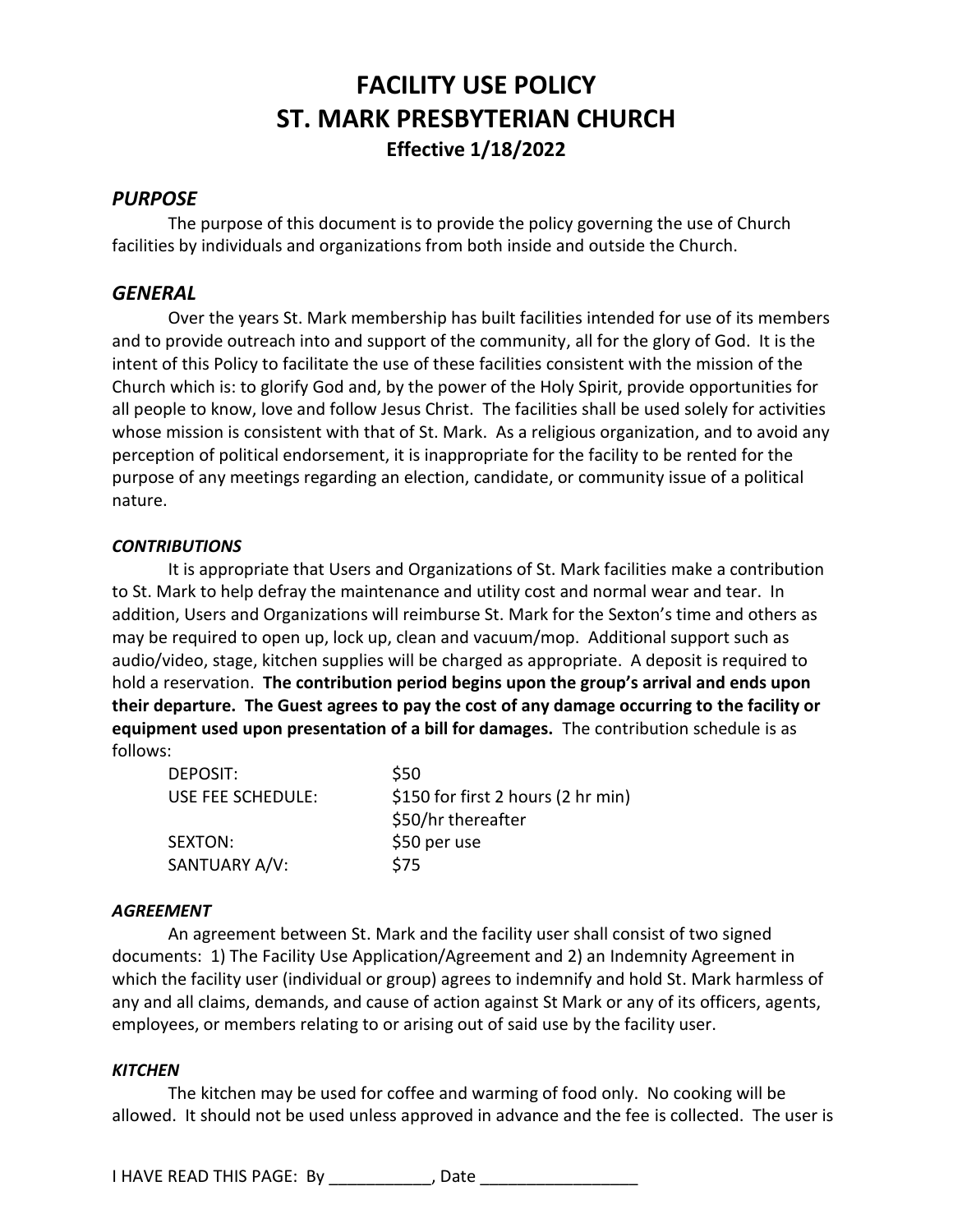expected to clean the kitchen and return it to its original configuration and condition. The kitchen is not available for use "by itself," but may be reserved for use in conjunction with another room/event.

#### *SANCTUARY*

The sanctuary is an area of worship. Absolutely no food or drinks are allowed inside the sanctuary other than the elements of Holy Communion at planned and approved church functions. The piano and organ must not be moved without prior approval. NOTE: Moving either may require expensive re-tuning at your expense. Sanctuary audio/visual equipment is available for use by an outside organization only by a St. Mark technician for which an operating fee will be collected.

#### *HEALTH AND SAFETY PROTOCOLS*

From time to time, St Mark Session may impose health and safety protocols on users of St Mark facilities to mitigate the risk of sickness or other health effects based on guidance or recommendations of doctors and/or governmental authorities. These guidelines, if applicable, will be provided to you at the time of rental, or during the rental period should such policies be instituted or modified. The user is responsible for ensuring all participants in events it is sponsoring at St Mark are aware of and adhere to such protocols.

#### *SMOKING*

Smoking is prohibited inside any of the buildings. Smoking is not encouraged along the walkways as no ashtrays or other provisions for smokers have been made. If you must smoke, please do so away from the premises.

#### *ALCOHOL*

The use of alcoholic beverages is strictly prohibited on the premises. With special approval of the Session, the serving of wine in the FLC may be considered for special events such as weddings.

#### *CANDLES*

Unlit candles may be used as decoration. The lighting of candles must be specifically approved. The wedding policy of using no-drip candles applies and is acceptable.

#### *DECORATIONS*

Any plans for decorations that involve attaching in any manner to walls or furniture must have prior approval from the church office.

#### *TIME OF USE*

The rental time begins when the first guest arrives on campus for setup and ends when the building is vacated and locked. Buildings must be vacated no later than 9:00 pm, unless St. Mark has granted prior approval.

## *FLC AUDIO/VISUAL EQUIPMENT*

St. Mark has audio/visual capabilities in the Family Life Center (FLC). Groups should request use of these capabilities when the Facility Use Application/Agreement form is submitted. Approved users must agree to the following: User must bring their own laptop

I HAVE READ THIS PAGE: By The control of the set of  $\overline{a}$ , Date  $\overline{b}$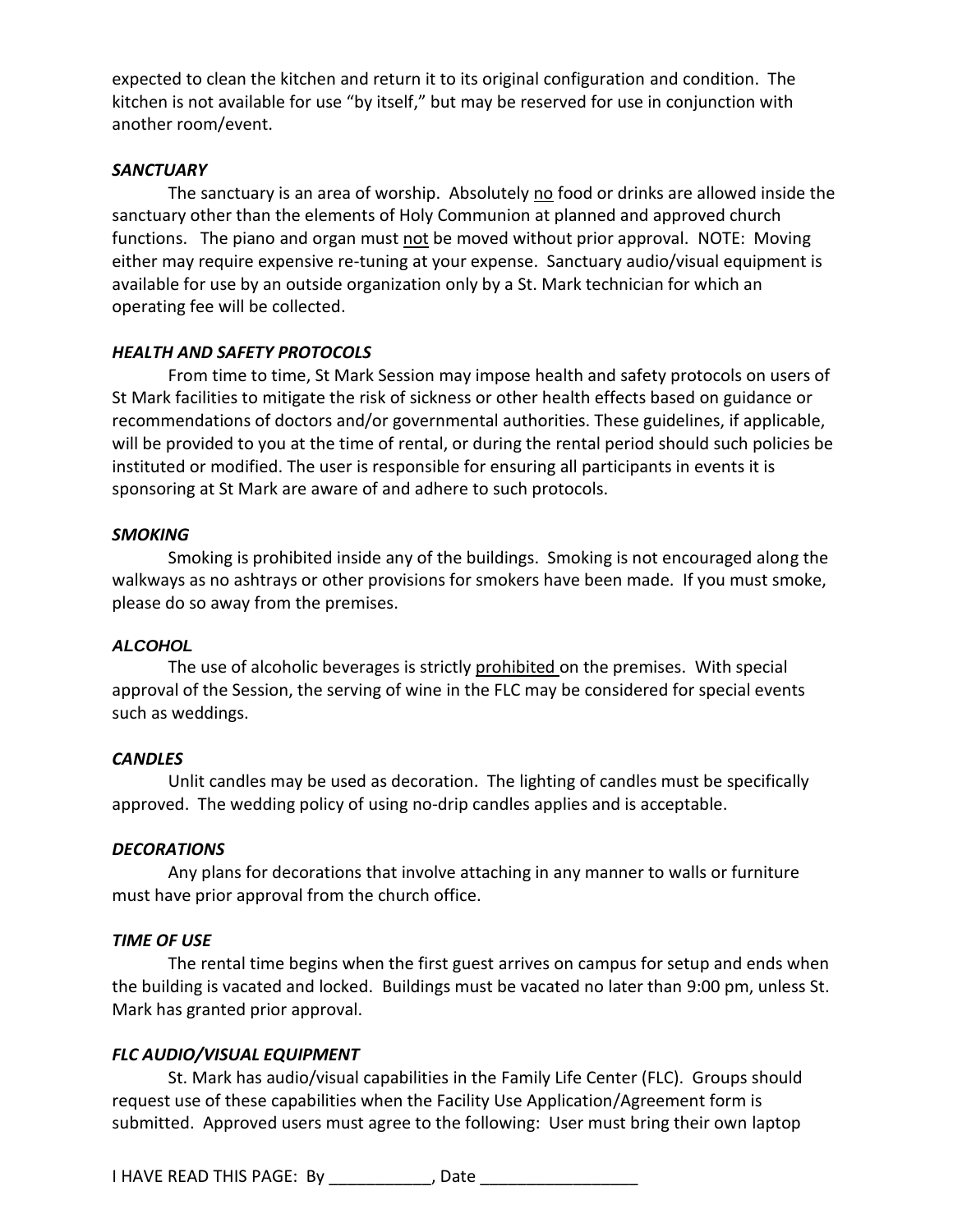device and must provide their own audio/visual technician for the event. NOTE: All content must be appropriate – no vulgarity or suggestive content is allowed.

#### *CANCELLATIONS*

You must notify St. Mark by phone during work hours (Mon – Thu, 9:00 – 4:00) or by email [\(office@stmarktx.org\)](mailto:office@stmarktx.org) not later than 24 hours prior to your event in order not to be charged the minimum rate of \$150. If the church is notified within the 24-hour period, you will be charged half of your rental fee.

### *OTHER PROTOCOL*

Upon approval of your Facility Use Application, your event will be placed on the master calendar. St Mark's staff will unlock doors for your entry during the normal work day (8:00 – 4:00). At the conclusion of your event during the normal workday, a St Mark staff person will lock the doors and secure the premises. If your event ends after the normal workday, you will need to come to the church office during business hours to sign out a key to secure the building and then return the key on the next business day.

## *WE EXPECT THE FOLLOWING*

1) The facility user shall use the facility and loaned equipment in a responsible manner. If you discover equipment that needs repair, please report it to the church office or sexton. Accidents do occur. If there is breakage, please report it to the office as promptly as possible.

2) After your use of the facility, you are expected to return each room used to its original configuration with tables/chairs left in the manner in which you found them.

3) Please check to be sure that you have picked up and bagged any trash or debris. Please leave it in the appropriate trash can in the room you used.

4) Turn off all electrical appliances. Turn off all lights in the area you have used unless the lights are automatic.

5) Stay In Your Assigned Room. You are expected to use the space for which you have received permission. In the event that you need to change your meeting room, you are not at liberty to do so without notifying church personnel in advance and requesting such a change. Your courtesy in this will help us to avoid embarrassing room-use conflicts in assigning the use of our facility.

6) If you are using the facilities after office hours, you are responsible for locking up. If St. Mark suffers loss because you did not lock up, you will be held responsible.

Parking/Handicap Accessibility: St Mark has private parking including handicapped spaces. Please feel free to use church parking facilities.

# *Procedure for Requesting Room Use*

1) Call the St Mark office (830-816-3000) from 8:00am - 4:00pm, Monday – Thursday, or stop by the office during those hours. The Office Administrator will check the master calendar and let you know if the space/time/date you request are available.

I HAVE READ THIS PAGE: By \_\_\_\_\_\_\_\_\_\_\_\_, Date \_\_\_\_\_\_\_\_\_\_\_\_\_\_\_\_\_\_\_\_\_\_\_\_\_\_\_\_\_\_\_\_\_\_\_